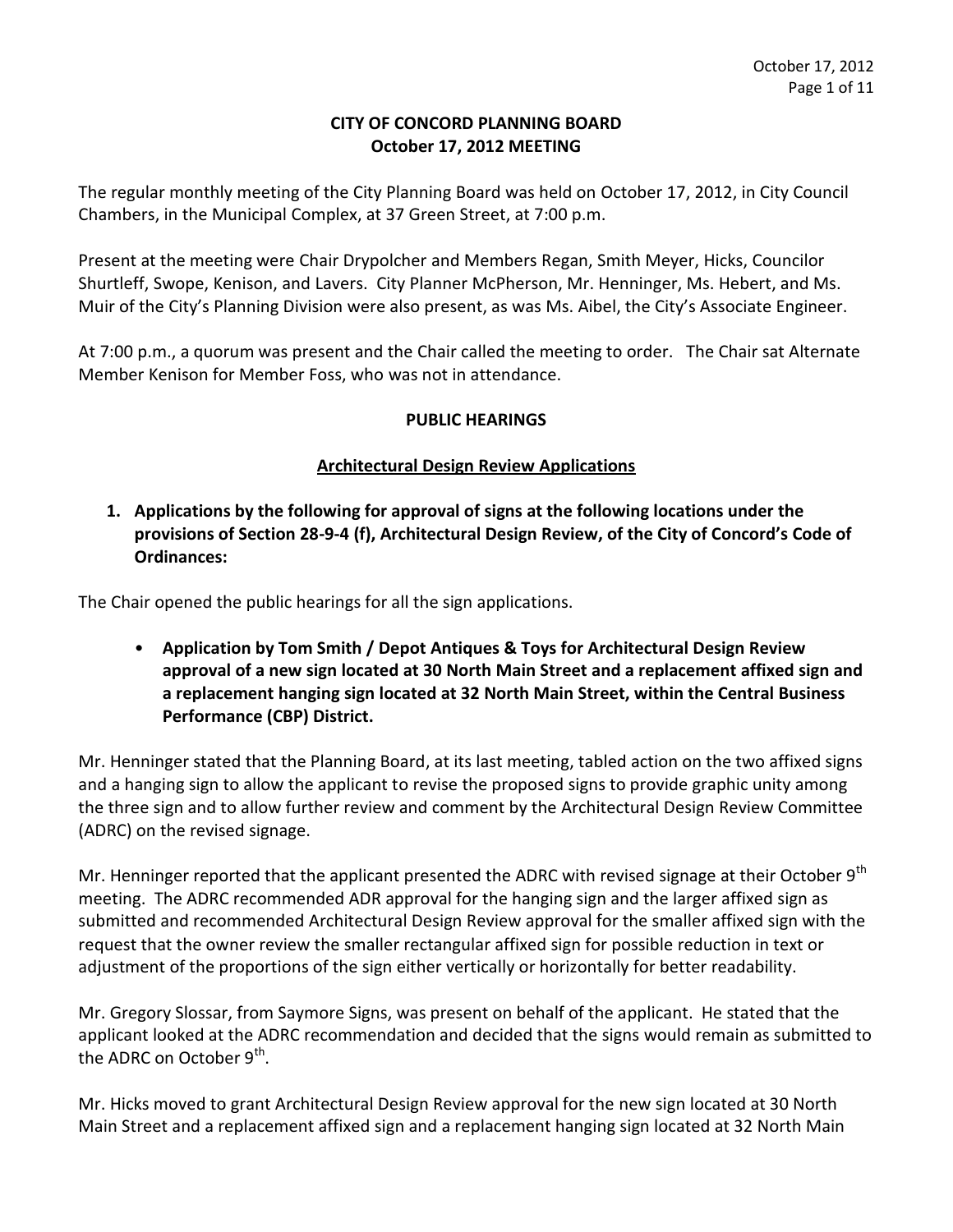Street, as submitted to the ADRC on October 9<sup>th</sup>. Councilor Shurtleff seconded the motion. Motion carried unanimously.

# • **Application by Concord Christian Academy for Architectural Design Review approval of revisions to an existing freestanding sign located at 37 Regional Drive, within the Office Park Performance (OFP) District.**

Mr. Henninger reported that the application is for revisions to an existing freestanding sign. He stated that the applicant is proposing to relocate an existing sign on Pembroke Road and attaching it to the existing Regional Drive sign to form a v-shaped sign.

Mr. Dean Whiteway, Headmaster at Concord Christian Academy, was present on behalf of the applicant. He stated that each panel would be painted individually in its own color creating a striped background for the lettering. He stated that the bottom two panels would be dark blue and the panel above the blue would be yellow. The rest of the panels making up the bottom portion of the sign would remain grey in color rather than partially white as shown. He also stated that the panels would be painted across the entire sign. Mr. Whiteway advised that the "The Academy" lettering would be attached to the surface of the existing panels at the bottom of the sign. Mr. Whiteway advised the committee that the school's colors are blue and yellow.

Mr. Henninger stated that the ADRC recommended approval of the sign as described by the applicant to the ADRC.

Mr. Swope moved to grant Architectural Design Review approval of the sign as described above. Mr. Lavers seconded the motion. Motion carried unanimously.

• **Application by Michelle Lienhart / Just Be Boutique for Architectural Design Review approval of a new affixed sign and a new panel in an existing freestanding sign located at 249 Sheep Davis Road, within the Gateway Performance (GWP) District.** 

Mr. Henninger explained that the applicant is proposing a new affixed sign and a new panel in an existing freestanding sign.

Mr. Henninger reported that the ADRC recommended Architectural Design Review approval of the two signs as submitted, with the recommendation that the spacing between the words "Be" and "Boutique" is increased.

Ms. Smith Meyer moved to grant Architectural Design Review approval for the new affixed sign and a new panel in an existing freestanding sign as submitted by the applicant, with the recommendation that the spacing between the words "Be" and "Boutique" is increased. Mr. Shurtleff seconded the motion. Motion carried unanimously.

• **Application by Carlson's Motor Sales for Architectural Design Review approval of a replacement time and temperature sign and a new changeable copy sign all on an existing freestanding sign, within the Gateway Performance (GWP) District.**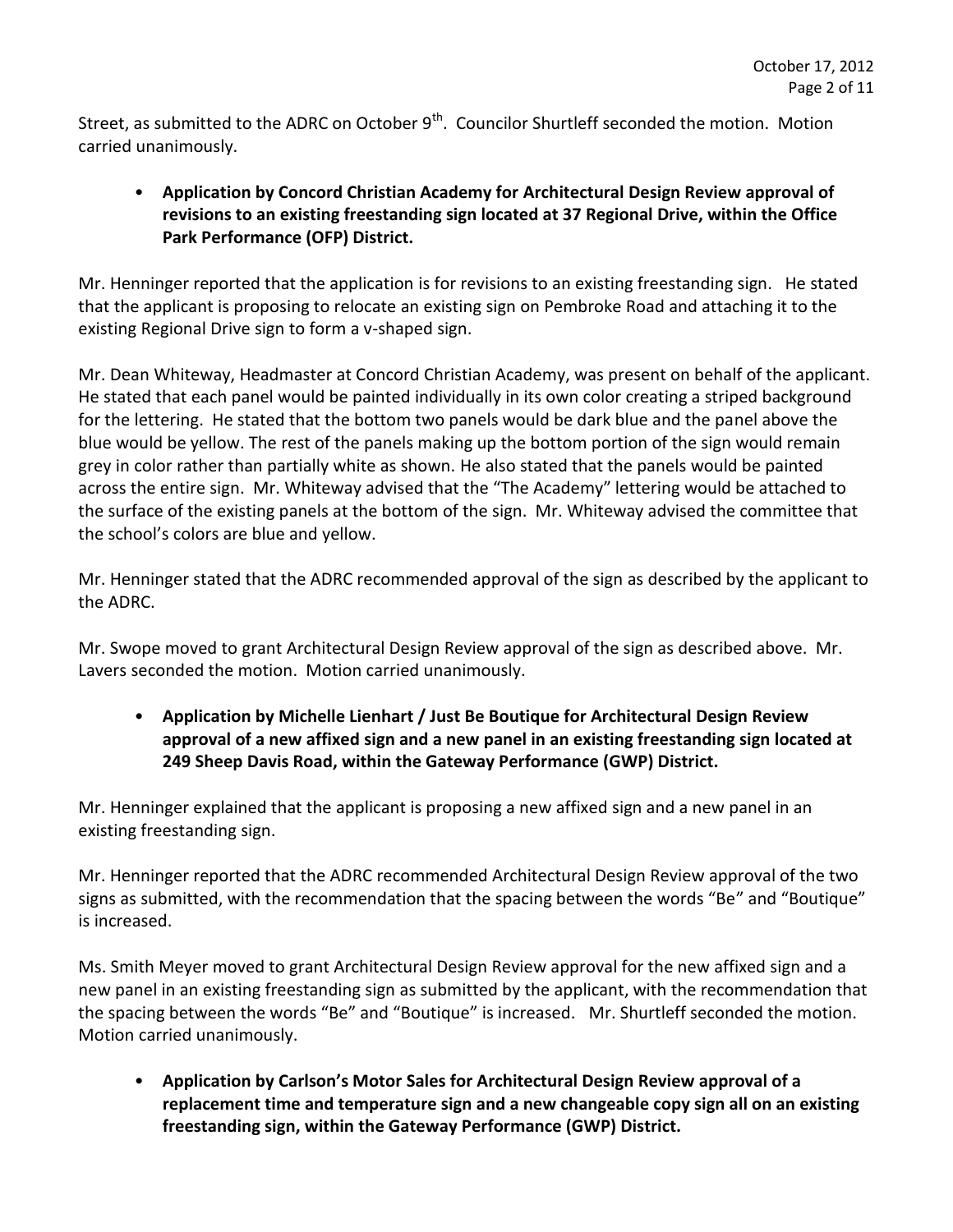Mr. Henninger reported that the application is for a replacement time and temperature sign and a new changeable copy sign.

Mr. Tim Sullivan, from Barlo Signs, was present on behalf of the applicant. He stated that the applicant is proposing to reduce the size of the existing time and temperature sign and substitute below the time and temperature portion of the sign a mechanical changeable copy sign panel with a black background and white lettering.

Ms. Smith Meyer asked whether the variable message portion of the sign would be internally lit. Mr. Sullivan responded that the applicant would be utilizing the LED feature of the existing sign and placing a panel with changeable copy onto the existing sign. He explained to the Planning Board how this would be accomplished.

Mr. Henninger stated that the ADRC recommended approval for the replacement time and temperature sign and the new changeable copy sign as submitted, with the recommendation that the font for the time and temperature sign be either the color that has been submitted on the application graphic (which is a yellowish white) or white.

Mr. Swope moved to grant Architectural Design Review approval for the replacement time and temperature sign and a new changeable copy sign on the existing freestanding sign, with the recommendation that the font for the time and temperature sign be either the color that has been submitted on the application graphic (which is a yellowish white) or white. Mr. Regan seconded the motion. Motion carried unanimously.

# **Major Site Plan Applications**

**2. Application by New Hampshire Distributors, Inc., for property located at 65 Regional Drive, requesting Site Plan approval, Architectural Design Review approval, and a Conditional Use Permit pursuant to Article 28-7-11(f), Driveway Separation Alternatives, of the Concord Zoning Ordinance, for the construction of a 35,735 square foot addition, a new one-way access driveway for trucks, and related paving, drainage, landscaping, and associated site improvements. (2012-0050)** 

Ms. Hebert reported that the application is complete and ready to be set for public hearing on November 28, 2012.

Mr. Swope moved and Mr. Hicks seconded that the Planning Board determine this application to be complete and to set the public hearing for November 28, 2012. Motion carried unanimously.

**3. Application by the New Hampshire Association of Realtors, for property located at 115A Airport Road, requesting Site Plan approval, Architectural Design Review approval, and a Conditional Use Permit pursuant to Article 28-7-11(f), Driveway Separation Alternatives, of the Concord Zoning Ordinance, for the construction of a new three-story, 23,832 square foot office building and related parking, access driveway, stormwater management, lighting, landscaping, and associated site improvements. (2012-0049)**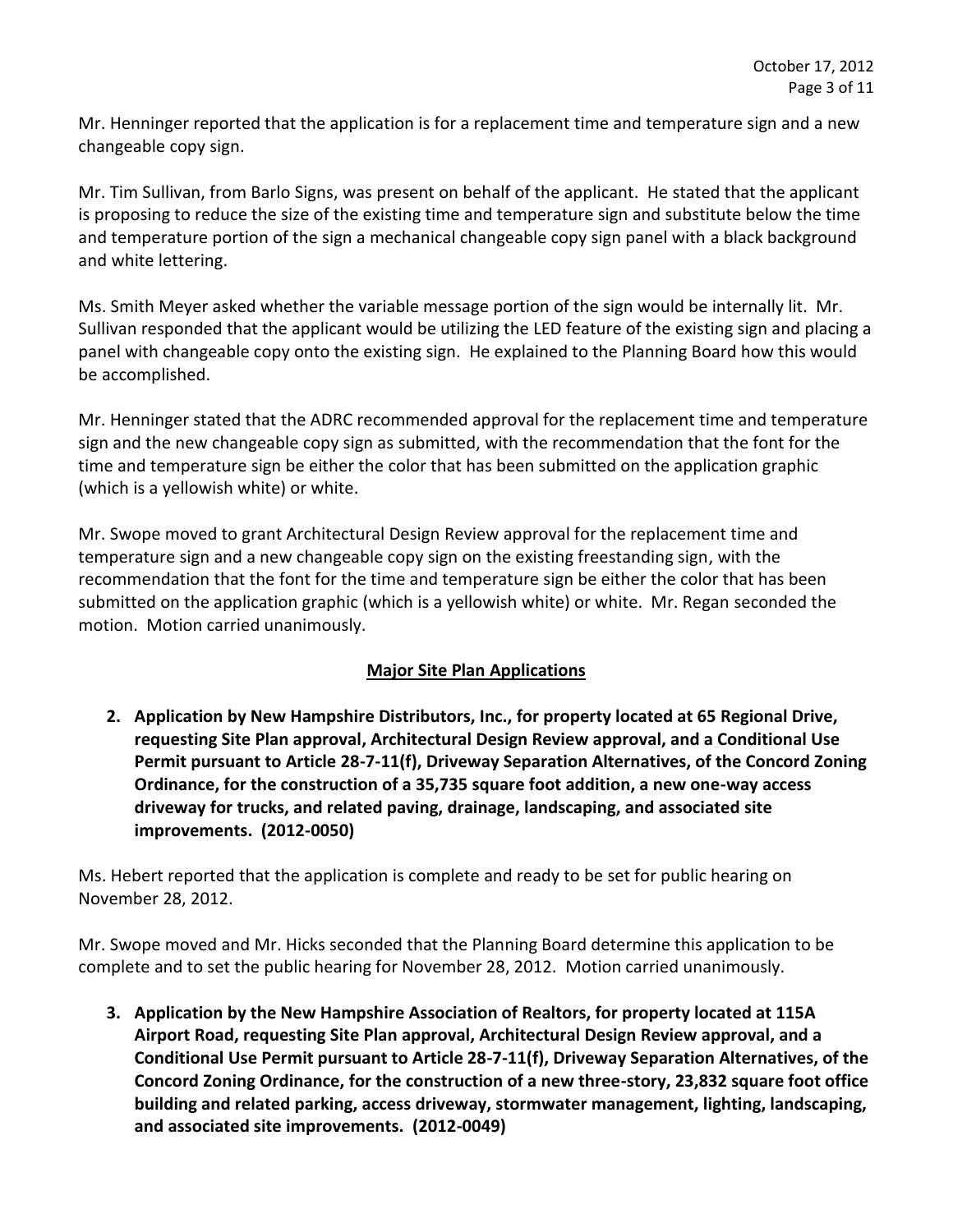Ms. Hebert reported that the application is complete and ready to be set for public hearing on November 28, 2012.

Mr. Swope moved and Councilor Shurtleff seconded that the Planning Board determine this application to be complete and to set the public hearing for November 28, 2012. Motion carried unanimously.

**4. Consideration of an application by Drake Petroleum Company, Inc., for property located at 1 Whitney Road, requesting Site Plan approval, Architectural Design Review approval, and two Conditional Use Permits for the construction of a retail motor fuel facility, including a 3,710 square foot convenience store with a drive-through donut shop, gas and diesel dispensing areas each with an overhead canopy, access driveways, parking, and related paving, stormwater management, landscaping, lighting, and associated site improvements. (2012- 0038)** 

The Chair opened the public hearing.

Mr. Henninger reported that this is the first development in the ten-acre commercial node located at the intersection of Whitney Road and Hoit Road (US 4). He stated that the application involves the construction of a 3,710 square foot convenience store with a drive-up Dunkin Donuts outlet, with 12 gasoline fueling stations provided underneath a canopy along with two truck diesel fueling stations underneath a second canopy. Mr. Henninger explained that Conditional Use Permits are required for the proposed retail sale of gasoline and diesel fuel, to allow a second exit-only driveway on Whitney Road, and to allow for less than four feet be maintained between the bottom of an infiltration system and the groundwater.

Mr. Richard Uchida, from Hinckley Allen & Snyder, Mr. Frank Monteiro, from MHF Design Consultants, Mr. Stephen Pernaw, from Stephen Pernaw & Company, and Conrad Drekker, from Drake Petroleum, were present on behalf of the applicant.

Mr. Uchida stated that the site of this project, at the intersection of Hoit Road and Whitney Road, is in the Urban Commercial Zoning District. He stated that the Concord Master Plan has envisioned that this site would house a convenience store for the residents in the area and a truck refueling station for interstate travelers.

Mr. Monteiro reviewed the site plan with the Planning Board and explained that the development the first phase of development on the site, with future development plans focusing on the opposite side of the access road. He stated that previously the site had been graded and some work was done regarding relocating the wetland swale. Mr. Monteiro explained that the two driveways would cross the swale and because of the limitations of the site, one driveway would be full access while the other will be a right-out only driveway.

Mr. Monteiro explained that the drive-through donut shop would be located on the left side of the convenience store building and have 15 queuing spaces. He stated that the gas canopy would cover six dispensers with 12 spaces and be located in front of the convenience store. He reported that the truck canopy would be located on the far left of the site, with the trucks entering the site and driving behind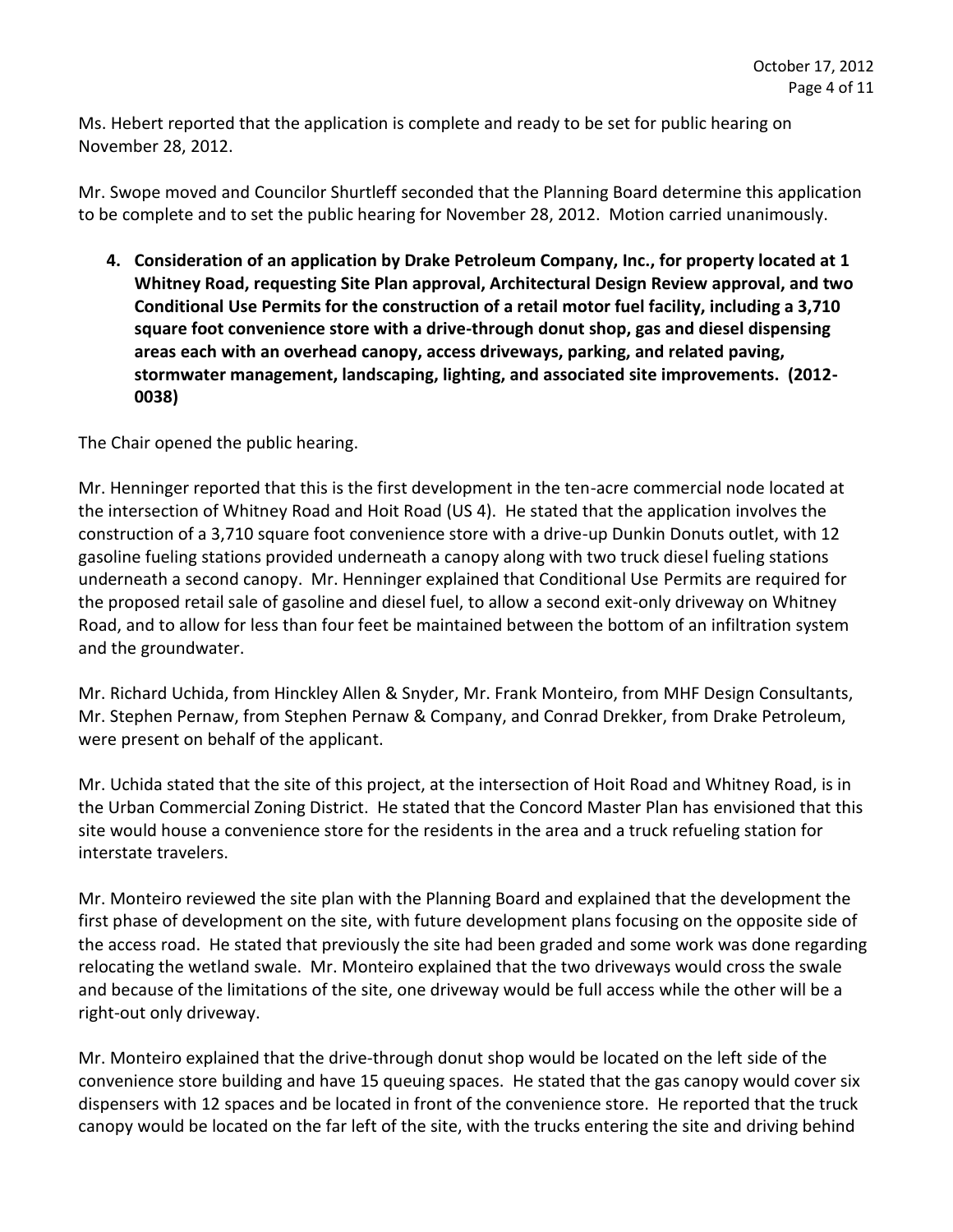the convenience store and existing from the right-only driveway. Mr. Monteiro explained that there are 26 proposed parking space, including spaces in the front of the store as well as behind the store. He stated that there will be two separate underground double-wall storage tanks, for which permits have been requested from the New Hampshire Division of Environmental Services (NHDES).

Mr. Monteiro explained the drainage issues on the site, including the underground detention and infiltration and the water and sewer utilities which will be extended from the Wheelabrator site. He stated that new utility poles will be installed with underground service to the building and fueling canopies.

Mr. Monteiro reported that the changes to the architectural elevations were done in accordance with the recommendations of the ADRC and that the applicant continues to work with the Planning staff on revisions to the landscaping plan.

Mr. Pernaw explained to the Planning Board that he conducted a traffic impact study in June of 2012 and provided results of that study. He stated that at this time a traffic signal at the intersection of Whitney Road and Hoit Road (US 4) was not warranted at this time and that a stop sign would suffice.

Mr. Hicks asked if Mr. Pernaw reviewed that letter from the Central New Hampshire Regional Planning Commission raising an issue with regard to access concerning the plan for two driveway entrances on Whitney Road. The letter states that the entrance closest to the intersection of Hoit Road (US 4) and Whitney Road is designed as exit only, which would be problematic because it is located at a two-lane portion of Whitney Road which could create potential conflicts as patrons try to negotiate entry into either the left-turn or right-turn lanes. The letter also points out that the exit is located 150 feet from the intersection of Hoit Road (US 4), which make for a driveway quite close to the intersection. Mr. Pernaw responded that site visibility is good; however, the issue would be a long queue that could potentially close off the right-turn only lane, in which case customers could use the main entrance/exit. Mr. Swope asked how many vehicles can queue before blocking the left exit. Mr. Monteiro responded that seven vehicles can queue.

Mr. Pernaw stated that a request could be made to place a "no parking" sign on that portion of Whitney Road. Mr. Henninger replied that a petition to City Council would have to be submitted and input from abutters would be requested at a public hearing. Ms. McPherson stated that this could be one of the conditions of the Planning Board approval.

Mr. Swope asked why a waiver of Section 22.07(2) was needed. Mr. Henninger stated that the applicant was required to maintain the runoff in the pre-development amount. Mr. Monteiro explained that the elevation of the site and the driveways had to be lowered to accommodate the rate of runoff. He stated that the waiver is driven by the topography of the site.

Hearing no additional comments from the applicant or the public, the Chair closed the public hearing and the Board began deliberations.

Mr. Swope moved to grant a Conditional Use Permit pursuant to Article 28-4-2(c) and Article 28-2-4(J) of the Zoning Ordinance, to allow the retail sale of gasoline in the Urban Commercial (CU) District at 1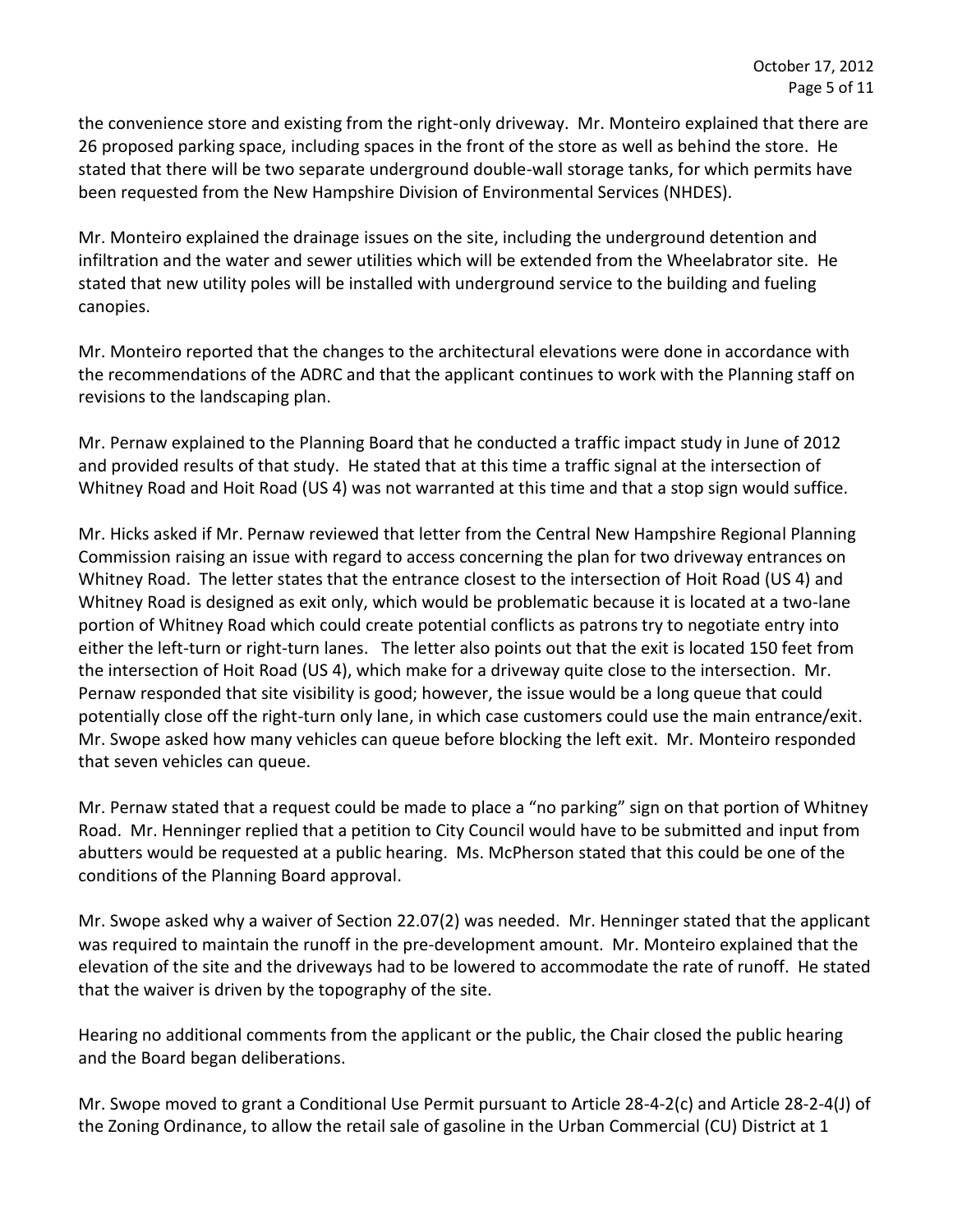Whitney Road for 12 gasoline fueling stations and two diesel fueling stations. Councilor Shurtleff seconded the motion. Motion carried unanimously.

Mr. Swope moved to grant a Conditional Use Permit pursuant to Article 28-7-11 (f) Driveway Separation Alternatives to allow a second exit-only driveway on Whitney Road; driveway to be 170 feet from Hoit Road where a minimum of 200 feet is required, and to allow the same driveway where the applicant has 621'± of frontage on Whitney Road where 700' is required for two driveways. Mr. Lavers seconded the motion. Motion carried unanimously.

Mr. Swope moved to grant a waiver to Section 22.07(2) of the Site Plan Review Regulations to allow for one foot to be maintained between the bottom of an infiltration system and the groundwater where four feet are required. Mr. Hicks seconded the motion. Motion carried unanimously.

Mr. Swope moved to grant Architectural Design Review approval for the site and building plans for Drake Petroleum to construct a 3,710 square foot convenience store with automotive fueling facilities and a drive up Dunkin Donuts outlet, subject to the conditions that (1) the applicant shall obtain approval of the species and placement of the landscaping from the Planning Board Clerk prior to the issuance of a certificate of approval, (2) the applicant shall obtain approval of the final design of mechanical equipment screen on the rear of the building from the Planning Board Clerk prior to the issuance of a certificate of approval, and (3) the applicant shall obtain approval of the freestanding site lighting fixtures from the Planning Board Clerk prior to the issuance of a certificate of approval. Mr. Lavers seconded the motion. Motion carried unanimously.

Mr. Swope moved to grant Conditional Site Plan approval for the site and building plans for Drake Petroleum to construct a 3,710 square foot convenience store with automotive fueling facilities and a drive up Dunkin Donuts outlet, subject to the following conditions:

## **Conditions**

- 1) Prior to the issuance of a certificate of approval by the Planning Board Chair (and issuance of any building permits for construction activity on the site), the following State and Federal permits shall be obtained and copies provided to the Planning Division:
	- a) NH Department of Environmental Services Alteration of Terrain Permit (RSA 485-A:17)
	- b) NH Department of Environmental Services Water Quality and Sewer Discharge Permits (if required).
	- c) Revised Driveway Permit from NH Department of Transportation (access to State highway and alterations to the State highway) for Whitney Road (to be obtained by the City).
- 2) Prior to the issuance of a certificate of approval by the Planning Board Chair and the issuance of any building permits for construction activity on the site, approvals of construction drawings and specifications for all public and private improvements shall be obtained from the Planning Division. Revisions to the plans shall include the following: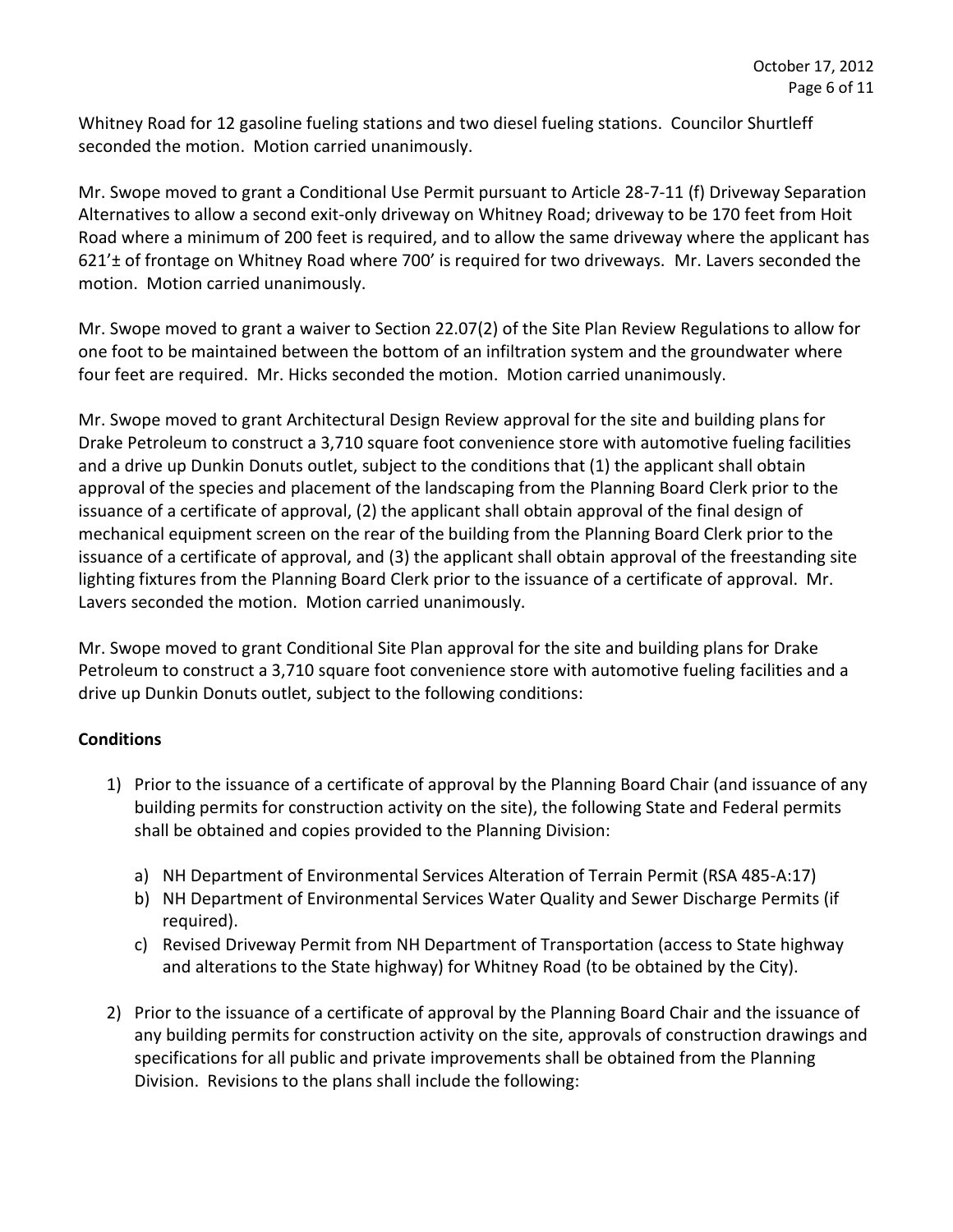- a) A detail for the mechanical equipment screen on the rear of the building approved by the Planning Board Clerk shall be added to the Detail Sheet.
- b) The southernmost hydrant on the project frontage shall be relocated to provide a 13 foot setback from the edge of the curbing to allow for the future construction of a sidewalk on the east side of Whitney Road.
- c) The easement area for the hydrant needs to be modified per its revised location.
- d) A note shall be added to the plans that the guardrail being removed along Whitney Road shall be salvaged and returned to the City of Concord and is not to be reused on site.
- e) The maximum uniformity ratio of the proposed site lighting shall be revised so as not to exceed four-to-one.
- f) The wheel stops shall be eliminated from the handicapped parking detail.
- g) A revised detail for the site lighting approved by the Planning Board Clerk shall be added to the Detail and Lighting Sheets.
- h) The applicant shall submit a final landscape plan in accordance with the Site Plan Regulations.
- 3) Prior to the issuance of a certificate of approval by the Planning Board Chair and the issuance of any building permits for construction activity on the site, the following easement documents, in a form acceptable to the City Solicitor and suitable for recording in the Merrimack County Registry of Deeds, will be provided to the Planning Board Clerk:
	- a) A deed of easement for additional right-of-way along the frontage of Whitney Road to support the required road widening and future sidewalk.
	- b) An additional sewer right-of-way for the extension of the sewer line on the east side of Whitney Road.
	- c) An easement for a hydrant to be installed, operated, and maintained on the east side of Whitney Road.
- 4) Prior to the issuance of a certificate of approval by the Planning Board Chair and the issuance of any building permits for construction activity on the site, the applicant shall obtain approval of private utility plans from Unitil and Fairpoint Communications.
- 5) Prior to the issuance of a certificate of approval by the Planning Board Chair and the issuance of any building permits for construction activity on the site, the applicant will provide to the City Solicitor a financial guarantee for site stabilization in an amount approved by the City Engineer, and in a form acceptable to the City Solicitor.
- 6) No construction activity may commence prior to the payment of inspection fees in an amount approved by the City Engineer.
- 7) No certificate of occupancy for any building or use shall be issued until all public and private improvements have been substantially completed to the satisfaction of the City Planner and City Engineer.
- 8) Prior to the issuance of a certificate of approval, digital information shall be provided to the City Engineer for incorporation into the City of Concord Geographic Information System (GIS) and tax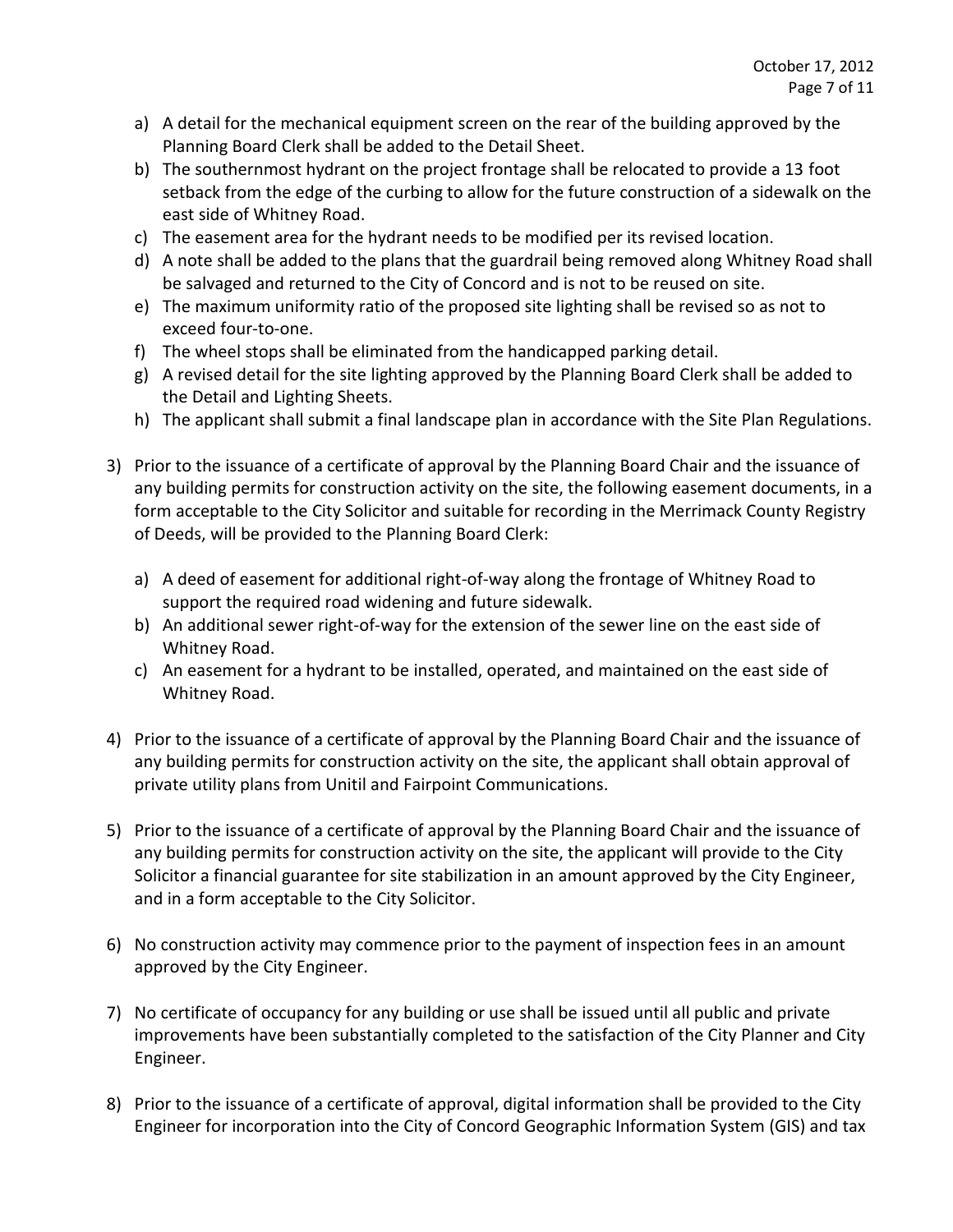maps. The information shall be submitted in accordance with Section 12.08 of the Site Plan Review Regulations.

- 9) Prior to the issuance of a certificate of occupancy, as-built drawings shall be provided to the City Engineer in accordance with Section 12.09 of the Site Plan Review Regulations.
- 10) Traffic impact fees shall be assessed for any non-residential construction contained within the limits of the approved site plan. The impact fees and procedures shall be those in effect at the time of the issuance of a building permit as set forth in the City of Concord Code of Ordinances, Title IV, Subdivision Code: Chapter 29.2, Public Capital Facilities Impact Fee Ordinance. The specific fees assessed are those contained in Section 29.2.1-1 Assessment and Collection; subsection (b) Computation of the Amount of Impact Fees; Table 3, Transportation Facilities Impact Fee per Variable Unit.
	- a) Transportation Facilities Small Retail (less than 5,000 SF) (3,153 SF) = \$7,662
	- b) Transportation Facilities Gas Station/Convenience (14 fueling station) = \$44,817
	- c) Fast Food Restaurant with drive-thru (825 SF) = \$16,121
- 11) Prior to the issuance of a certificate of approval by the Planning Board Chair and the issuance of any building permits for construction activity on the site, the applicant will provide to the Planning Board Clerk, to be placed in escrow with the City, funds in an amount approved by the Planning Board Clerk for the construction of a sidewalk along the frontage of the property on Whitney Road. The amount of funding will be adjusted to address the rate of inflation in construction costs to the satisfaction of the Planning Board Clerk.
- 12) Advise the NH Department of Transportation that the provision of a right-turn deceleration lane at the intersection of Hoit Road and Whitney Road would help mitigate the adverse impacts associated with the substantial increase in turning traffic at the Hoit Road/Whitney Road intersection resulting from the proposed development.
- 13) The applicant will petition City Council requesting that "no parking" signs be placed along the Whitney Road frontage.
- Mr. Regan seconded the motion. Motion carried unanimously.

## **Amendment to the Site Plan Regulations**

**5. Consideration of a proposal by the Concord Planning Division to amend Section 35.01, Technical Review Committee, Establishment, of the Site Plan Regulations by adding to the list of professional staff members and alternates on the committee to include the Code Administrator.** 

The Chair opened the public hearing.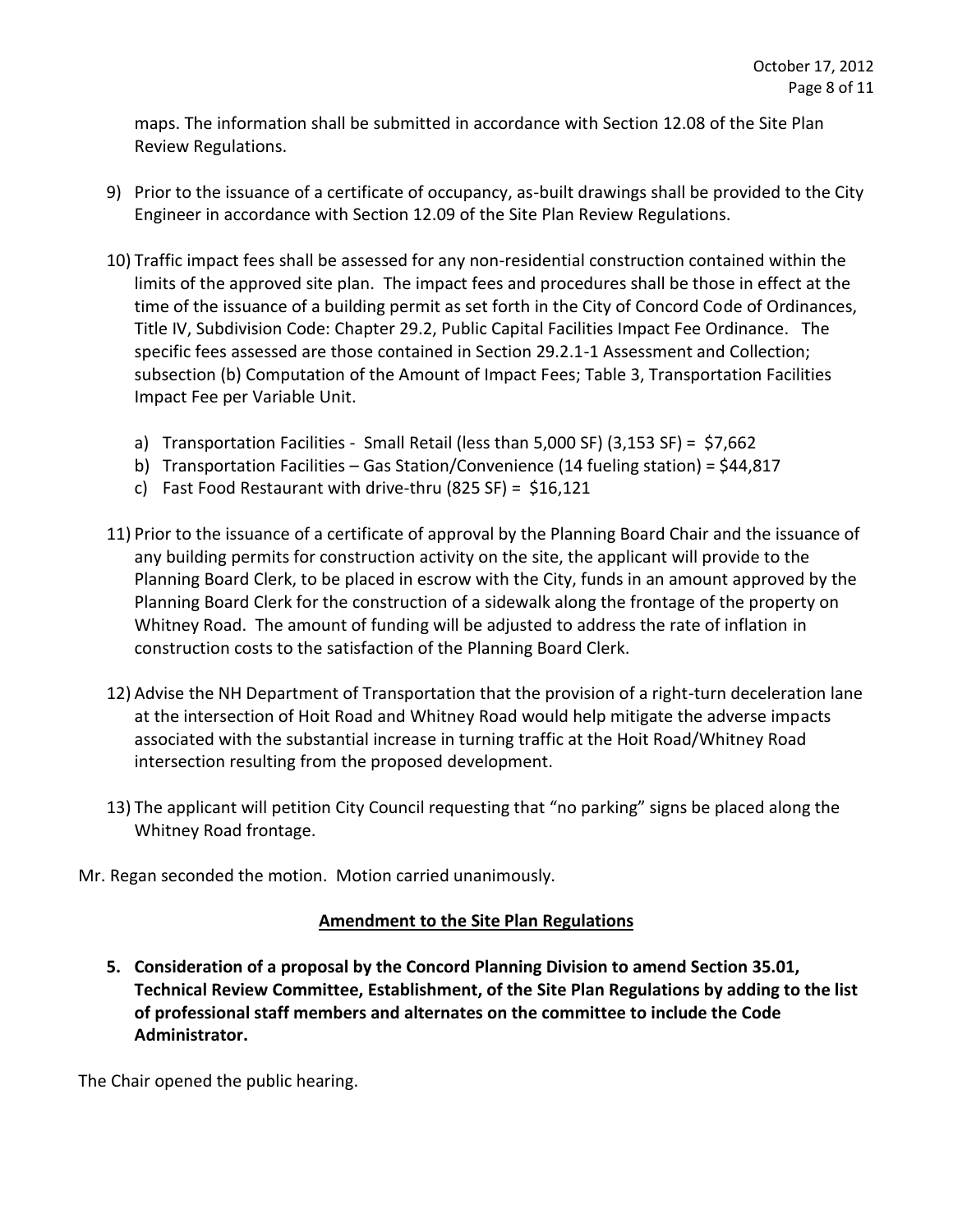Ms. McPherson explained that this is a minor housekeeping amendment, which will include the Code Administrator on the list of professional staff members and alternates on the Technical Review Committee.

Hearing no additional comments from the applicant, and noting that there was no one present from the public to testify for or against the amendment, the Chair closed the public hearing and the Board began deliberations.

Mr. Swope moved to amend Section 35.01, Technical Review Committee, Establishment, of the Site Plan Regulations by adding to the list of professional staff members and alternates on the committee to include the Code Administrator. Mr. Hicks seconded the motion. Motion carried unanimously.

## **REGULAR MEETING**

## **6. Recommendations to the Downtown Complete Streets Improvement Project Advisory Committee**

- a) Presentation by Ed Roberge, City Engineer
- b) Discussion of possible recommendations regarding Complete Streets, Parking, Livability, and Streetscape Design Components.

The Chair introduced Mr. Ed Roberge, the City's Engineer.

Mr. Roberge presented the Planning Board an overview of the Downtown Complete Streets Improvement Project beginning with a summary of previous Downtown project planning efforts that informed the TIGER grant proposal. These included the 1997 Downtown Master Plan, the 2001 Concord 20/20 Vision Report, the 2005 Opportunity Corridor Study, and the 2006 Downtown Streetscape Improvements Plan.

Mr. Roberge summarized the 2011 Rethinking Main Street Report, which focused on integrating multimodal transportation and barrier free access, road conversion for safety, improved capacity, and streetscape improvements.

Mr. Roberge then focused on the road conversion component and presented alternatives, including a "do nothing" scenario of keeping the existing four lanes on Main Street, as well as concept options for three- lane and two-lane alternatives with various parking. All alternatives were presented using computer-generated graphics for clarity.

Mr. Roberge stated that the TIGER 3 program came out in 2012, and the City's grant application that was accepted focuses on improving Main Street by balancing the City's Complete Streets Policy with the TIGER goals. Mr. Roberge went on to summarize the "Complete Streets Policy" and USDOT Secretary LaHood's definitions of "Livable Communities" and "Transportation Choice," all of which are balanced in the Main Street project as presented in the TIGER grant proposal.

Mr. Roberge described the TIGER 2012 grant requirements as: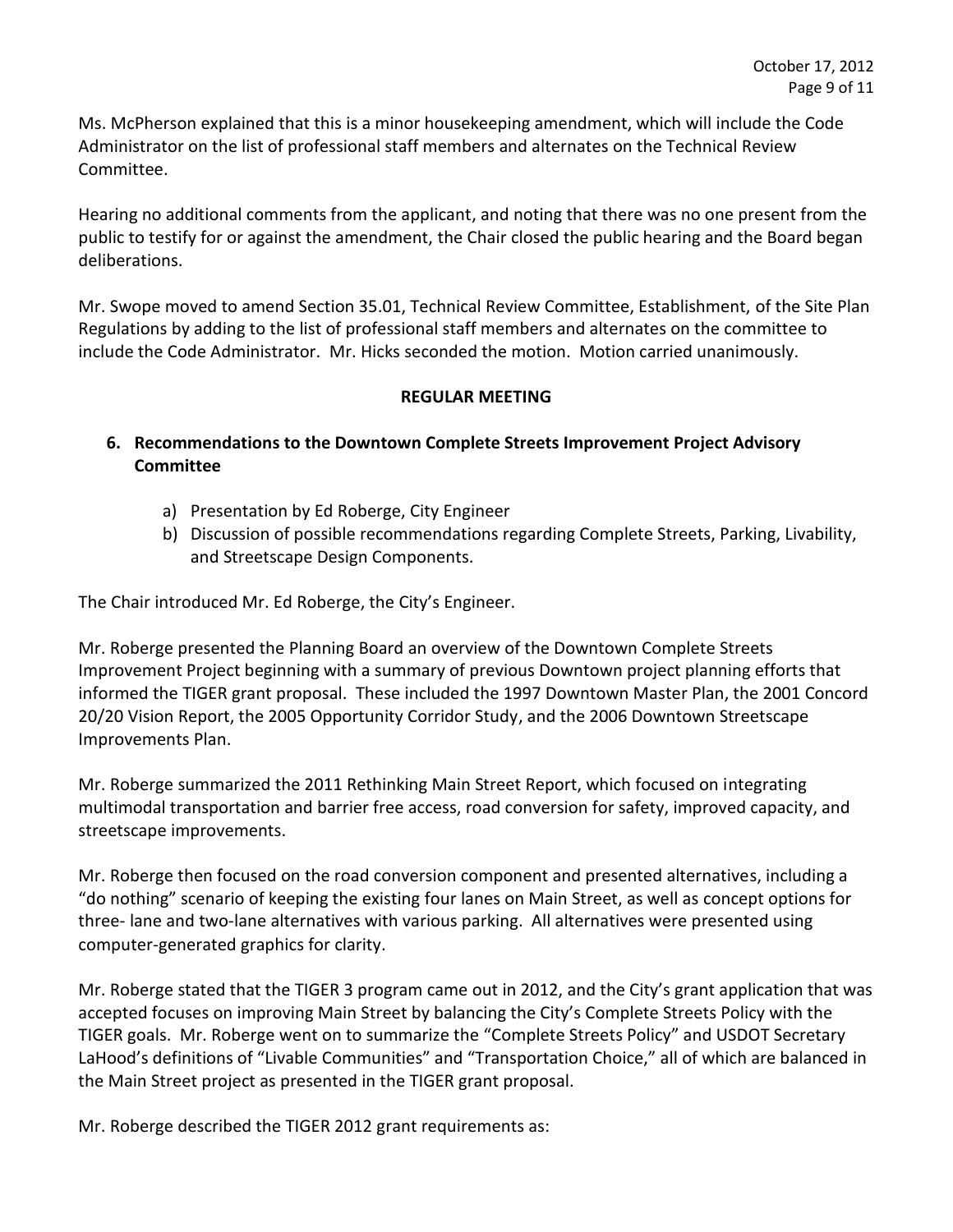- Livability and safety (both top priorities of the TIGER 2012 grant program)
- Providing reliable transportation systems and choices including roadways, sidewalks, bike lanes and barrier free access to public transportation
- Primary users and benefits that extend beyond the confines of a single community

Mr. Roberge acknowledged that a big concern of the Downtown Improvement Project is the potential loss of parking, but noted that the parking as it currently exists is inadequate as the spaces are 14 feet long where parking spaces need to be a minimum of 18 feet in length, and that there are barrier problems inhibiting accessibility.

Ms. Smith Meyer stated that she is surprised to hear about a two-lane alternative with the median buffer strip in the center, as she feels this strip becomes a passing lane and therefore doesn't provide as much safety for pedestrians. She explained that she also had issues with the bike lanes and angled parking, because when cars are backing up or turning right the bicyclist are endangered. Mr. Roberge responded that the state regulations prohibit parking and/or backing up into a crosswalk or within so many feet of a crosswalk, which will cause the City to lose some of the parking spaces.

Mr. Lavers asked what material would be used on the median buffer strip lane. Mr. Roberge responded that the material has not yet been specified and that the Transportation Policy Advisory Committee (TPAC) wants to have the strip lane textured to distinguish it from the travel lanes.

Councilor Shurtleff asked how the crosswalks would be made to stand out more. Mr. Roberge stated that he would certainly want to do something to have the crosswalks stand out more and would like input, especially on livability, from the Planning Board.

Mr. Hicks asked if the sidewalk width would be compromised to add width or lanes. He said that he would like to make sure that the sidewalks are useable for the businesses on Main Street. Mr. Roberge explained that nominal widening of the sidewalks would be helpful, but it will come down to what is more important to the community. He suggested that everything can't be done, as there is only 98 feet to work with.

Mr. Regan asked about the loss of parking spaces in the downtown. Mr. Roberge reported that currently North and South Main Street have 226 parking spaces and if the Rethinking Main Street alternative is used, 28 spaces would be lost; if the three-lane option is used, 10 spaces would be lost, and if parallel parking is utilized, 100 spaces would be lost. According to Mr. Roberge, these figures include the need to have handicapped spaces and to be in compliant with all the parking regulations. He explained that parking could be utilized on Storrs Street to mitigate the loss of parking downtown. Mr. Roberge stated that the Planning Division is looking at the parking situation all around the City of Concord. The Chair asked how the use of angled parking compares to parallel parking. Mr. Roberge responded that approximately 60 percent of spaces are retained.

Mr. Roberge again stated that he would like the Planning Board's input on the Downtown Complete Streets Project.